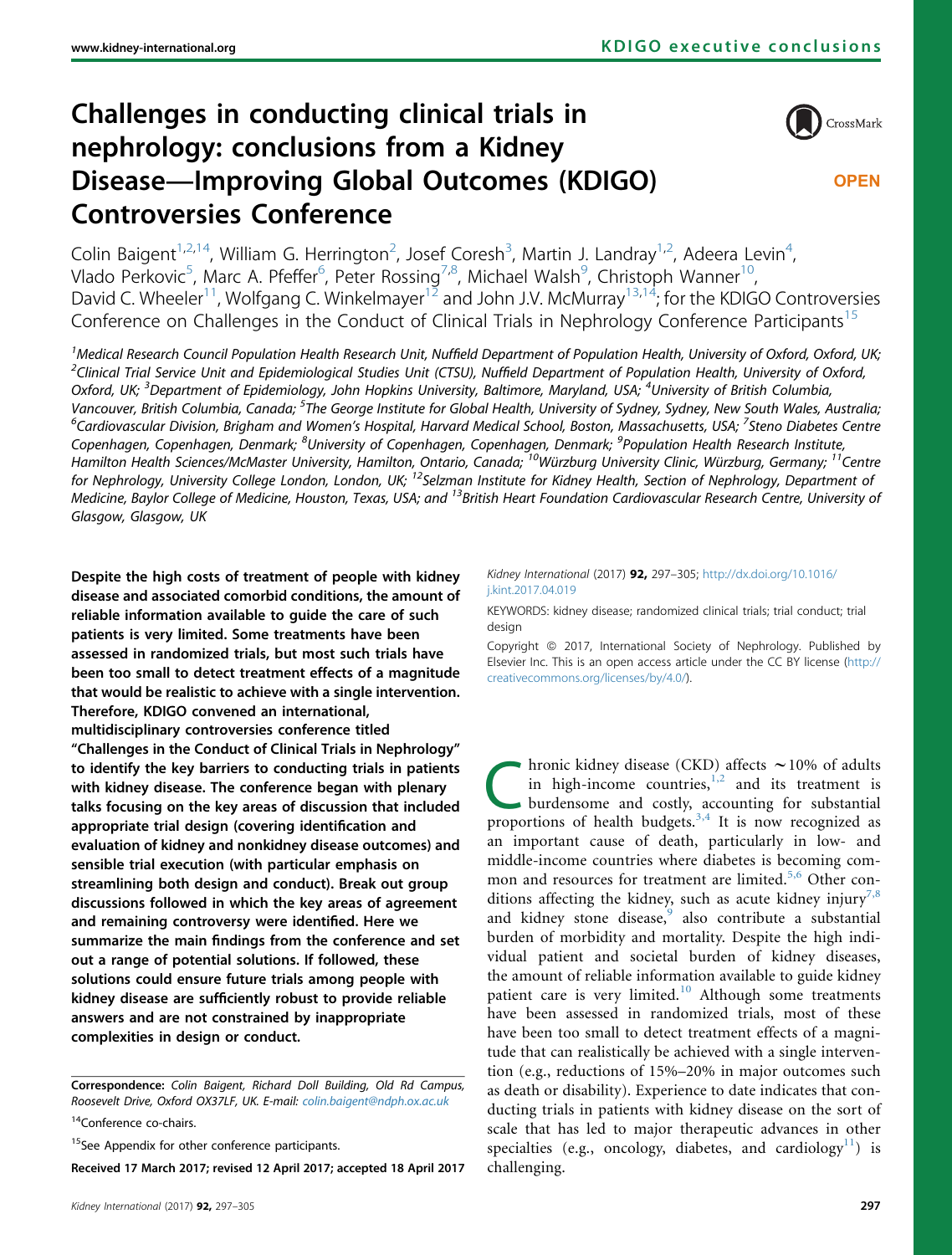# Conference structure

In order to discuss the most significant barriers to conducting trials in patients with kidney disease and to propose potential solutions, KDIGO (Kidney Disease: Improving Global Outcomes) convened an international multidisciplinary Controversies Conference in Paris, France, titled "Challenges in the Conduct of Clinical Trials in Nephrology" in September 2016. The meeting began with plenary talks that aimed to identify the key themes for discussion related to trial design (including the specific topics of how to measure kidney and nonkidney outcomes) and trial execution before 4 breakout groups considered the key issues in detail. After each of the breakout sessions, ongoing deliberations were reported and discussed in plenary sessions. This paper synthesizes the main areas of discussion, agreement, and remaining controversies addressed at the conference. The conference agenda and selected presentations from the meeting are available on the KDIGO website ([http://kdigo.org/conferences/clinical-trials/\)](http://kdigo.org/conferences/clinical-trials/).

The discussion was based on the general principle that, in order to conduct a successful randomized trial, there are 4 main requirements: randomization of a sufficient number of patients (to ensure sufficient numbers of outcomes); assurance of adherence to the allocated treatment; reliable ascertainment of relevant study outcomes; and appropriate statistical analysis.<sup>[12](#page-7-0)</sup> These requirements can be met through a combination of sound trial design and efficient conduct. Much of the discussion at the conference centered on the concept of "streamlined" trial design, which focuses on the main determinants of trial quality and avoids unnecessary elements of design or conduct that increase cost and complexity.<sup>[13](#page-7-0)</sup>

Trial design (analogous to experimental design) and trial conduct were considered separately. However, it should be noted that many aspects of a trial's design influence its conduct and can therefore be decisive in determining whether a trial is successful. Because of their large scope, discussions about trial design were organized into 3 breakout groups that considered the design of trials in kidney disease, how to measure different kidney-specific outcomes, and assessment of other outcomes. The fourth breakout group focused on optimizing trial conduct. [Table 1](#page-2-0) brings together key findings from the breakout groups with regard to challenges in the design and conduct of randomized trials in patients with kidney disease. More complete details are provided in the following.

## Optimizing trial design

General trial design considerations. The discussions identified important trial design principles that are generic but inconsistently applied in trials among patients with kidney disease, as well as issues that are specific to such trials.

Formulating the trial question. A key first step when planning a trial is to formulate the trial question. This should be both clinically relevant (i.e., addressing a major area of clinical uncertainty) and relevant to patients (i.e., aiming to avoid an outcome or condition that patients themselves consider significant). Patients should be involved in discussions when planning trials.

An important underlying principle in trials testing superiority of an intervention is that the aim should always be to compare treatment arms that differ substantially in their expected effects on the primary outcome and to preserve this separation for the duration of the trial. The likely magnitude of this difference can sometimes be usefully tracked through assessing differences in a surrogate variable between randomized treatment groups (e.g., plasma low-density lipoprotein cholesterol in the SHARP trial<sup>14</sup>), provided that blinding at an individual participant level is strictly enforced. Failure to maintain adequate adherence to study treatment leads to a loss of separation between groups and loss of statistical power. This may be a particular problem in trials among patients with CKD who are typically receiving multiple treatments, and are often required to attend clinics frequently, and are particularly prone to drug toxicity and intercurrent illnesses that may require the trial treatment to be modified (as observed in the EVOLVE trial in which study drug discontinuation was much higher than anticipated).<sup>[15,16](#page-7-0)</sup>

Selecting a suitable trial population. As a general principle, eligibility criteria should be practical and broad. This ensures a widely generalizable result and facilitates efficient recruitment. Inclusion criteria should identify a suitable population of patients who are likely to have the type of outcome that the treatment is anticipated to prevent. Guideline committees may help to maximize the size of eligible populations by highlighting areas of uncertainty, by avoiding making recommendations where evidence is weak, and by stating where placebo-controlled trials are needed.

Exclusion criteria should be constructed that exclude patients who have a definite indication or contraindication for at least 1 of the study treatments, who are likely to be nonadherent to the trial protocol, or who are not expected to survive for the duration of the trial. Therefore, patients who would have obvious safety issues (from relevant comorbidity) or who are at high risk of a potential pharmacologic interaction related to the intervention should generally be excluded (although this might not always be necessary if a Data and Safety Monitoring Board is charged with monitoring safety in specific patient groups). An important group to exclude is those who are likely to stop allocated treatment because of intolerance or nonadherence ("drop-out") or who are likely to start the study drug (or a drug with a similar mode of action) outside of the trial ("drop-in"). It may be possible to identify patients who are likely to be nonadherent during a prerandomization "run-in" period so that they can be withdrawn before being randomized. This helps to preserve study power. $17$  Run-in periods may be particularly beneficial in trials of dialysis patients, a complex group for which maintaining adherence to generally well-tolerated medications can be difficult.<sup>[14,15](#page-7-0)</sup>

Calculating an appropriate sample size. Kidney disease has a wide variety of causes, and many different pathophysiologic mechanisms are responsible for disease initiation and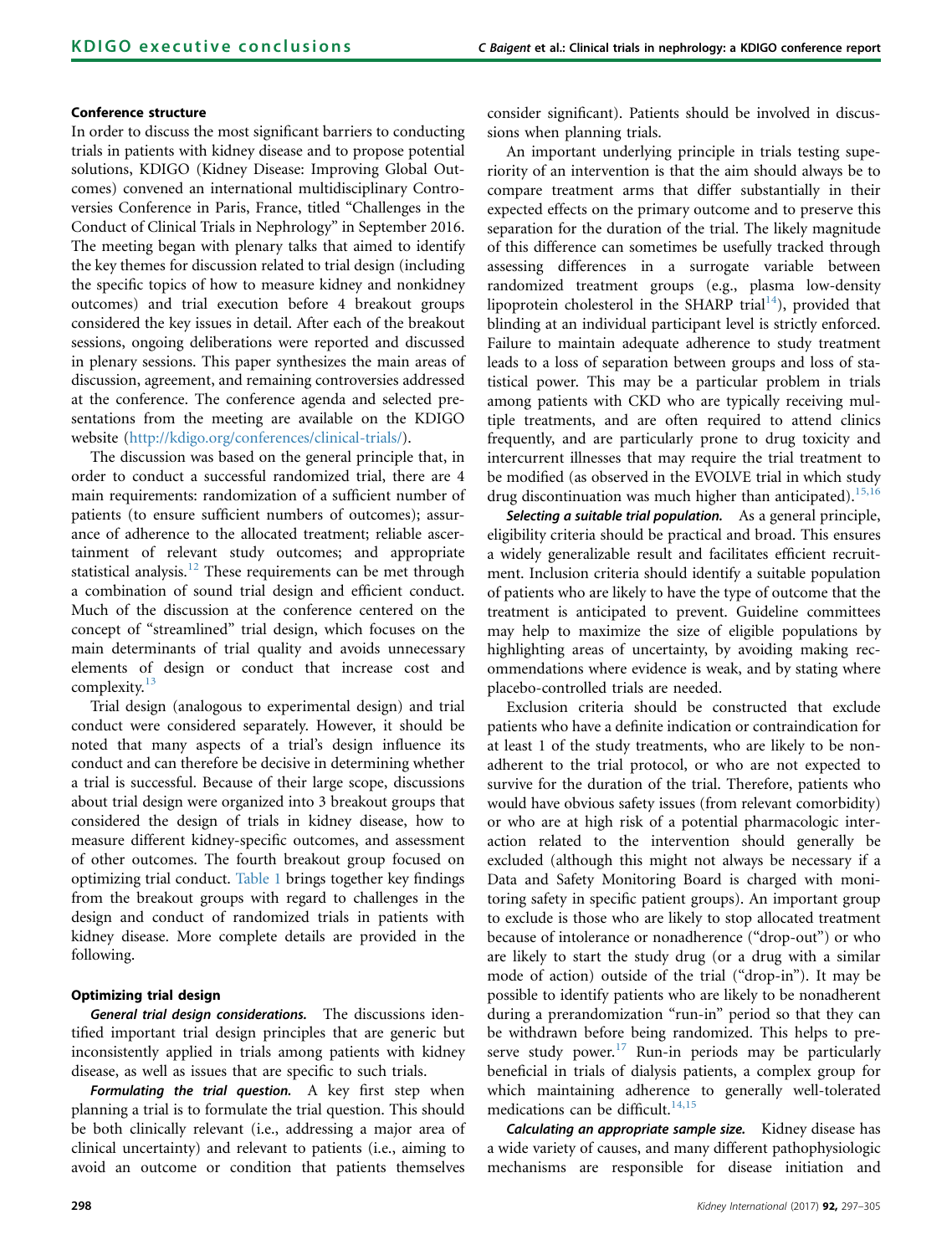| Elements that help to achieve trial objectives |                                                                                                                                                                                                                                                                                                                                                                                                                                                                                                                                                                                                                                                                   |                                                                                                                                                                                                                                                                                                      |                                                                                                                                                                                                                                                                                                                                                                                                                                                                                                                                                                                                                                                                                                                                                                                                                                                                                                                                                                                         |
|------------------------------------------------|-------------------------------------------------------------------------------------------------------------------------------------------------------------------------------------------------------------------------------------------------------------------------------------------------------------------------------------------------------------------------------------------------------------------------------------------------------------------------------------------------------------------------------------------------------------------------------------------------------------------------------------------------------------------|------------------------------------------------------------------------------------------------------------------------------------------------------------------------------------------------------------------------------------------------------------------------------------------------------|-----------------------------------------------------------------------------------------------------------------------------------------------------------------------------------------------------------------------------------------------------------------------------------------------------------------------------------------------------------------------------------------------------------------------------------------------------------------------------------------------------------------------------------------------------------------------------------------------------------------------------------------------------------------------------------------------------------------------------------------------------------------------------------------------------------------------------------------------------------------------------------------------------------------------------------------------------------------------------------------|
| Trial objectives                               | Study design                                                                                                                                                                                                                                                                                                                                                                                                                                                                                                                                                                                                                                                      | Study procedures                                                                                                                                                                                                                                                                                     | Difficulties in kidney disease                                                                                                                                                                                                                                                                                                                                                                                                                                                                                                                                                                                                                                                                                                                                                                                                                                                                                                                                                          |
| Answer an important<br>question reliably       | Differences between treatment(s) must<br>be important to patients<br>Sample size: needs to be determined by<br>realistic assumptions (treatment<br>effects, rates of adherence [drop-out/<br>drop-in], and contemporary event<br>rates), and is generally best<br>determined by a fixed number of<br>primary outcomes (i.e., event driven)<br>Study duration: sufficient time is required<br>for study treatments to exert benefit<br>(or for any known hazards to emerge)<br>Outcome selection:<br>• Relevant to patients and must be<br>measurable without undue burden on<br>them<br>• Sensitive to the main benefits and<br>hazards of the trial treatment(s) |                                                                                                                                                                                                                                                                                                      | Many treatments are already in use<br>despite a lack of reliable evidence of<br>safety or efficacy. Nephrologists may<br>be reluctant to compare such<br>treatments with placebo.<br>Because of the difficulties of identifying<br>large numbers of eligible patients<br>(especially in rare diseases), trialists<br>may:<br>• assume unrealistically large relative<br>risk reductions (sometimes based on<br>implausible results of systematic re-<br>views or nonrandomized studies)<br>• fail to allow for often substantial<br>nonadherence, which severely di-<br>minishes statistical power<br>Many kidney disease trials have not<br>measured suitable outcomes. Common<br>problems include:<br>· Lack of relevance to patients, pre-<br>scribers, and payers<br>• Lack of consistency with outcomes in<br>other pivotal trials<br>• Use of total mortality, either alone or<br>as a component of a composite pri-<br>mary outcome, resulting in a lack of<br>statistical power |
| Effective recruitment                          | Population selection:<br>• Trials should be relevant to a wide<br>range of patients who might in the<br>future be treated with the study<br>intervention<br>• Avoid unnecessary exclusions                                                                                                                                                                                                                                                                                                                                                                                                                                                                        | Availability of large numbers of<br>potentially eligible patients from routine<br>databases, with prescreening (if feasible)<br>Pilot study experience                                                                                                                                               | Trials of patients with kidney disease<br>often exclude large proportions of<br>patients, resulting in both difficulty with<br>recruitment and a lack of generalizability                                                                                                                                                                                                                                                                                                                                                                                                                                                                                                                                                                                                                                                                                                                                                                                                               |
| Achieving good<br>adherence                    | Exclude participants likely to drop out or Use of a run-in<br>drop in at screening or before<br>randomization                                                                                                                                                                                                                                                                                                                                                                                                                                                                                                                                                     | Procedures that are not onerous for trial<br>participants<br>Allow flexibility in determining nontrial<br>treatments                                                                                                                                                                                 | Patients with kidney disease have a high<br>burden of medication and intervention<br>Nephrologists can become certain about<br>benefit or harm before treatments are<br>adequately tested                                                                                                                                                                                                                                                                                                                                                                                                                                                                                                                                                                                                                                                                                                                                                                                               |
| Complete recording<br>of outcomes              | Outcome definition does not require<br>complex procedures or difficulties for<br>patients<br>Simple case report forms recording<br>outcomes                                                                                                                                                                                                                                                                                                                                                                                                                                                                                                                       | Multimodal sources of patient data<br>(patients, family members, primary care<br>physicians)<br>Maintaining contact with patients who<br>no longer wish to take study treatment<br>or attend clinics (e.g., by telephone<br>follow-up)<br>Use of registry data and electronic health<br>care records |                                                                                                                                                                                                                                                                                                                                                                                                                                                                                                                                                                                                                                                                                                                                                                                                                                                                                                                                                                                         |
| Unbiased analysis                              | Statistical analysis plan, including:<br>• Intention-to-treat analyses as primary<br>• Limited number of subgroup analyses<br>and only when hypotheses can be<br>stated in advance<br>• Clear demarcation of primary, sec-<br>ondary, and exploratory analyses                                                                                                                                                                                                                                                                                                                                                                                                    |                                                                                                                                                                                                                                                                                                      | Underpowered trials and low adherence<br>resulting in "negative" results for the<br>primary outcome have previously led to<br>inappropriate emphasis on<br>underpowered subgroup analyses and<br>potentially biased on-treatment analyses                                                                                                                                                                                                                                                                                                                                                                                                                                                                                                                                                                                                                                                                                                                                               |

# <span id="page-2-0"></span>Table 1 | Objectives in designing and conducting randomized trials and issues in the context of kidney disease

progression, as well as for its complications. This makes it unlikely that a single treatment would have a large relative effect on major outcomes (particularly on outcomes such as death or progression to end-stage kidney disease). In determining sample size, therefore, particularly for large Phase 3 outcome trials, it is important to avoid overly optimistic assumptions about treatment effect size, even when there are apparently large effects on disease biomarkers. In practice, this means that relative risk reductions in major outcomes of more than  $\sim$  20% are unlikely to be observed. Nonetheless, in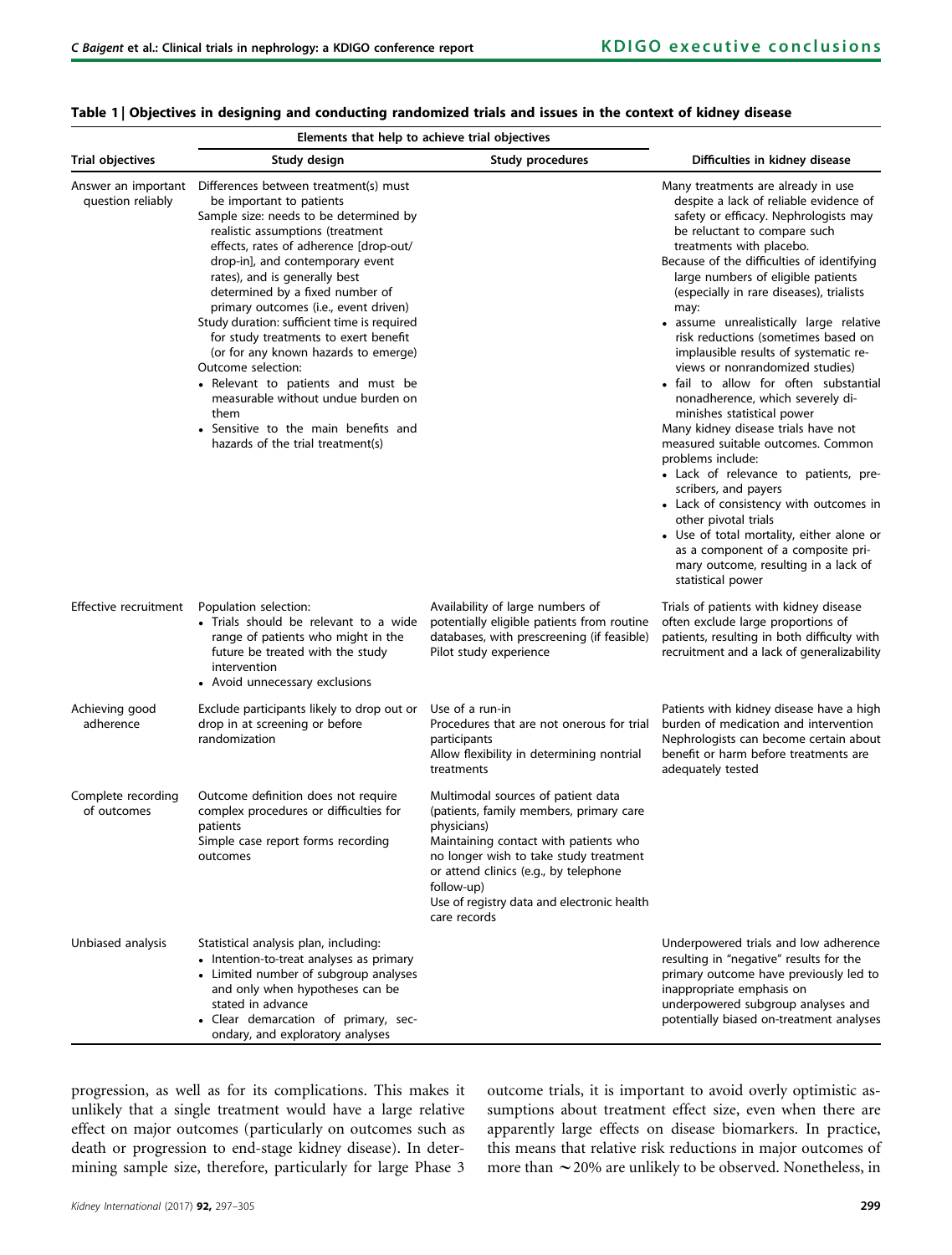high-risk patients such as those with kidney disease, small relative risk reductions may still correspond to large reductions in absolute risk and therefore be clinically and economically worthwhile.

It is inappropriate to estimate relative risk reductions (for major outcomes) from systematic reviews composed solely of small randomized trials; such trials can only achieve statistically significant results (and hence publication) if—by the play of chance—their effect estimates are larger than the truth, which means that such reviews will tend to yield inflated effect size estimates. $18$  When the evidence from previous small trials is limited in this way, a trial that is capable of detecting a realistically moderate effect (e.g., a 15%–20% reduction in a major outcome) is more rational than one that aims to detect an effect estimated in a systematic review. When designing kidney trials, there may be considerable uncertainty when estimating event rates owing to a lack of contemporary data from population-based studies.<sup>[19](#page-7-0)</sup> In addition, event rates derived from population-based registries may not reflect those of an enrolled trial population. The potential for high levels of nonadherence to study treatment, which can have a particularly detrimental effect on study power, should also be considered. Adequate drug exposure and study power may therefore be achieved by planning on a predefined total number of primary outcomes and a minimum duration of follow-up in a study population of approximately the correct size. A Data and Safety Monitoring Board can advise on early termination of a trial if convincing evidence of harm or efficacy emerges before trial completion or if there are other reasons (e.g., irremediable failure to recruit or futility) that make it inappropriate to continue.

Statistical analysis. The principles of statistical analysis for randomized trials are well documented and should be applied in trials among patients with kidney disease.<sup>[12](#page-7-0)</sup> For example, intention-to-treat analyses should be specified for the primary analysis. Several particular problems are commonly encountered. First, where sample sizes are limited, there has been a temptation to overinterpret subgroup findings or where nonadherence is a problem, to conduct potentially biased ontreatment analyses. In superiority trials, such analyses should be considered exploratory rather than confirmatory, except where the analysis plan provides a clear justification for them before database lock and consideration has been given to the number of comparisons being made.

In reporting the results of a clinical trial, the primary outcome should be emphasized, even if the results do not support the intervention. However, the full interpretation of a trial's results should relate to the totality of evidence, meaning the primary outcome plus secondary and safety outcomes.<sup>[20](#page-7-0)</sup> If evidence is indeed inconclusive, this is an acceptable and valuable conclusion, and further randomized trials may still be useful if uncertainty remains.

## Selection of outcomes for assessing treatment effects

Measurement of kidney-specific outcomes. The choice of outcome measures in trials designed to assess kidney disease status (i.e., function, damage, or disease activity) should depend on the disease setting and phase of clinical development. Consideration should be given both to the stage of the disease and how rapidly it is progressing. [Table 2](#page-4-0) provides a matrix of general approaches to and strategies for selecting endpoints. The measurement of activity of disease and kidney structure, if available, may add useful information to measures of kidney function. Disease-specific markers (or outcomes) that reflect the underlying pathophysiology or molecular pathways of disease may be helpful in the setting of primary kidney diseases such as systemic lupus erythematosus, IgA nephropathy, and polycystic kidney disease. However, in settings where progression of kidney disease is a multifactorial process, such as with hypertension or diabetes mellitus, a kidney-specific outcome may be best assessed using the estimated glomerular filtration rate  $(eGFR)^{21}$  $(eGFR)^{21}$  $(eGFR)^{21}$ 

When outcome measures reflect the underlying pathophysiology of a disease, the effects of an intervention may be large enough to detect reliably in small to medium sized trials. Therefore, surrogate outcomes are suited to smaller Phase 2 clinical trials used to establish proof-of-concept, optimal drug dose, and information on tolerability. Markers of glomerular or tubular damage, inflammation, fibrosis, etc., or a combination of markers may be considered at this phase. A demonstrable difference in the average eGFR (or change in the eGFR) between treatment groups may also be possible in small- to medium-size trials.

In larger Phase 3 trials, it may also occasionally be appropriate for outcome measures in support of the primary outcome to include measures of structural damage or diseasespecific markers. Acceptable surrogates include measuring total kidney volume in autosomal dominant polycystic kidney disease.<sup>[22,23](#page-7-0)</sup> However, such trials must be sufficiently large to also provide reliable information on the safety of the intervention. Changes in eGFR over time may remain a more practical and acceptable method for assessing progression of kidney disease in many trials  $(Table 2).^{24}$  $(Table 2).^{24}$  $(Table 2).^{24}$  $(Table 2).^{24}$  $(Table 2).^{24}$ 

Directly measured GFR may occasionally be necessary if a treatment might influence variables used to measure eGFR through mechanisms other than effects on glomerular filtration (e.g., muscle mass changes or tubular secretion of creatinine). In the pediatric population, most clinical research is conducted in the setting of rare diseases, which, by definition, have small disease populations. Even so, studies in pediatric populations are subject to the same principles for evaluating progression of CKD as in adults. However, using creatinine as a marker of GFR is problematic in children younger than 2 years of age because creatinine levels rise rapidly during infancy. The European Medicines Agency provides guidance on extrapolating efficacy and safety data from adults to children to inform pediatric investigation plans.<sup>[25](#page-7-0)</sup>

An important current issue is whether change in albuminuria is acceptable as a surrogate marker of CKD pro-gression.<sup>[26](#page-7-0)</sup> In the context of nephrotic syndrome, large changes in albuminuria are an acceptable marker of kidney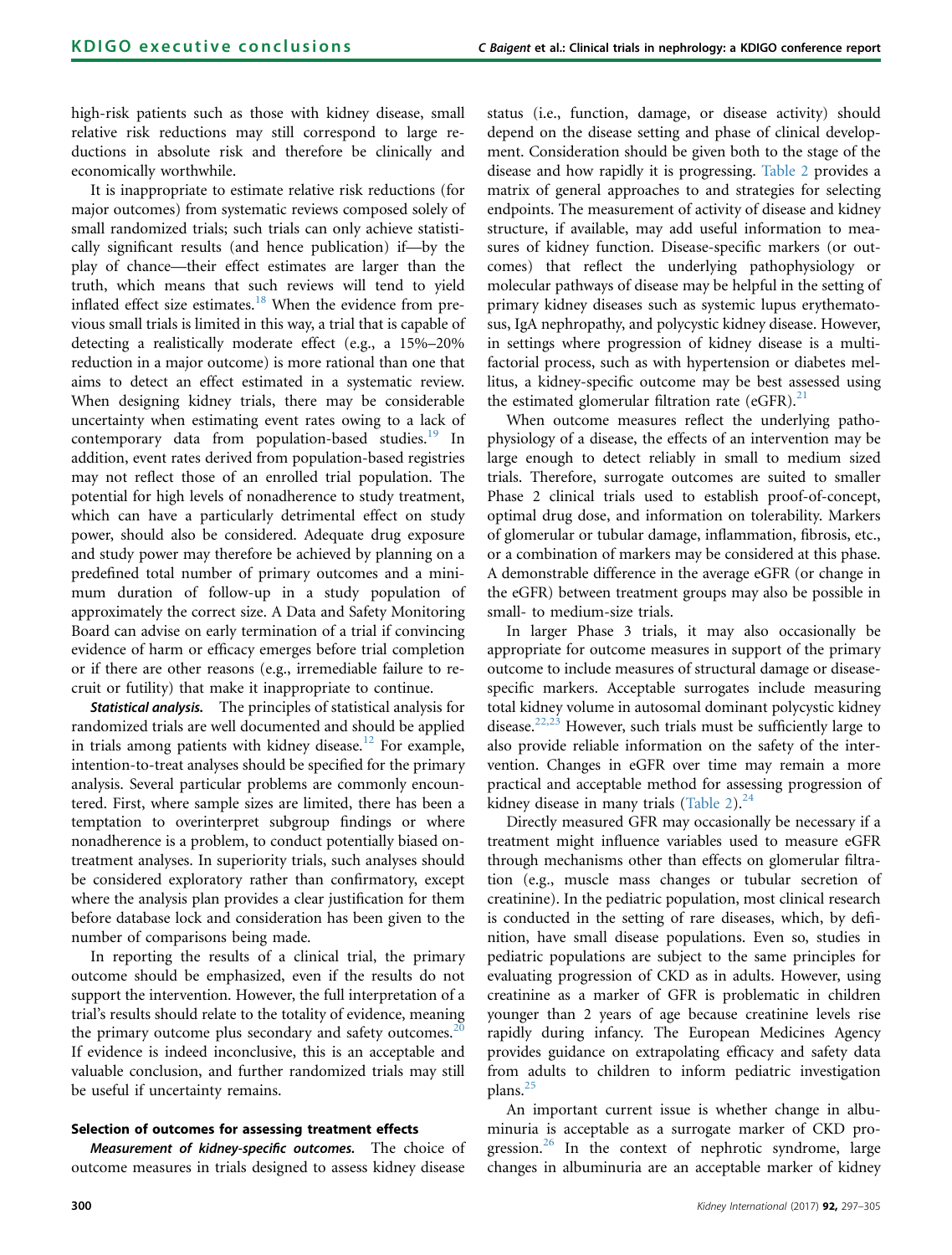|                                                                             | <b>Progression of CKD</b>                                                                       |                                                                                                             |  |
|-----------------------------------------------------------------------------|-------------------------------------------------------------------------------------------------|-------------------------------------------------------------------------------------------------------------|--|
| <b>CKD</b> stage                                                            | Slow                                                                                            | <b>Rapid</b> <sup>a</sup>                                                                                   |  |
| Early stage: CKD G1-G3a<br>(eGFR $\geq$ 45 ml/min per 1.73 m <sup>2</sup> ) | • Slope of mGFR or eGFR or<br>• Surrogate outcome <sup>b</sup> or<br>• Combinations of outcomes | 30%-40% decline in eGFR using repeat measurements<br>to rule out transient acute effects <sup>c</sup>       |  |
| Late stage: CKD G3b-G5<br>(eGFR <45 ml/min per 1.73 m <sup>2</sup> )        | End-stage kidney disease or<br>30%-40% decline in eGFR $c$                                      | End-stage kidney disease<br>or doubling of serum creatinine level (or 40%-57% decline in eGFR) <sup>c</sup> |  |

# <span id="page-4-0"></span>Table 2 | Suggested outcomes in measuring kidney disease status in randomized trials

CKD, chronic kidney disease; eGFR, estimated glomerular filtration rate; mGFR, measured glomerular filtration rate.

<sup>a</sup>For example, in patients with macroalbuminuria.

b<br>Surrogates may include measures of activity of disease (e.g., in lupus nephritis) or kidney structure (e.g., in adult polycystic kidney disease).

c The added value of eGFRs outside the routine study visit schedule has not yet been demonstrated and they may be unnecessary.

disease activity. Albuminuria may also be appropriate in the setting of structural damage, but it may not be in the setting of hemodynamic dysfunction or acute reversible disease. Albuminuria may also be an appropriate surrogate if there is evidence that the effects of treatment are durable. Possible endpoints for evaluating treatments include prevention of incident macroalbuminuria, remission from macroalbuminuria to normoalbuminuria, and a predetermined decrease, such as a set quantitative change. More data are needed to better understand whether and how changes in albuminuria correspond to disease progression and how changes can be meaningfully applied to designing trial endpoints.[27](#page-7-0) The US National Kidney Foundation, the US Food and Drug Administration, and the European Medicines Agency will convene a meeting on March 15 to 16, 2018, to discuss these issues.<sup>28</sup>

Measurement of comorbidity and mortality. Outcomes that measure aspects of disease status other than kidney structure or function may be disease-specific morbidity or mortality and can include assessments of quality of life or everyday functioning or economic impact. Outcomes should capture the expected, plausible treatment effects (benefits and harms), be relevant to patients and health care providers, and be appropriate for the phase of clinical development. Excess burden to patients, their families, health care providers, and research staff should be avoided. When available, measurement instruments that have operating characteristics known to be within acceptable limits should be used.

In determining outcome measures, patient and caregiver perspectives should be sought and considered for all clinical trials in nephrology. Standard definitions for key core outcomes identified as being important to patients on dialysis or with kidney transplants are being developed by the Standardised Outcomes in Nephrology initiative.<sup>[29,30](#page-7-0)</sup> For example, outcomes that the Standardised Outcomes in Nephrology initiative has identified to be important to patients on hemodialysis include mortality, functioning of vascular access, and cardiovascular disease, but also include symptoms such as fatigue, pruritus, cognitive function, and functional limitations. The US Food and Drug Administration has provided specific guidance on how Patient Reported Outcomes, which include assessments of quality of life, can be developed and validated to assess these

symptoms to support labeling claims. $31$  Examples for which streamlined Patient Reported Outcomes may be particularly important include trials of treatments for anemia (alongside outcomes related to clinical safety and efficacy).

Composite outcomes should combine components that make sense for the specific intervention, patient population, and disease state and should be of approximately comparable clinical importance. All-cause mortality is rarely an appropriate primary outcome in kidney trials because it is neither sensitive to any real effects on particular causes of death nor generalizable to different types of patients. It is preferable to create composite outcomes comprising related events that are all likely to be influenced favorably by treatment (and assess the effects on safety outcomes separately). If kidney and cardiovascular outcomes are to be combined in a single composite primary outcome, it is important to ensure that sufficient information will be available on both disease components to be able to guide treatment decisions. Similarly, the use of co-primary endpoints (for which an effect has only to be demonstrated on one of them) is not generally appropriate unless each is in some way relevant to patients and analyses of all such endpoints are adequately powered.

When available and appropriate for the particular clinical context under study, standardized disease outcome definitions that are feasible to apply at scale should be considered. However, if needed, new definitions should be considered in special situations such as heart failure in the context of dialysis. When a composite outcome is used, it is important to assess the effects of treatment on its components and related outcomes. Analyses of events that recur (e.g., vascular access procedures or hospitalization for heart failure) may be important to patients and payers, and appropriate statistical methodology to analyze recurrent events is available. $32$  Where continuous measures are used, clinically important differences should be defined and justified.

Instruments assessing health-related quality of life can assess the economic impact of a treatment to inform payers. Application of such instruments should follow the same principles as those for other patient populations without kidney disease, and appropriately streamlined methods for gathering such data should be included in trial designs.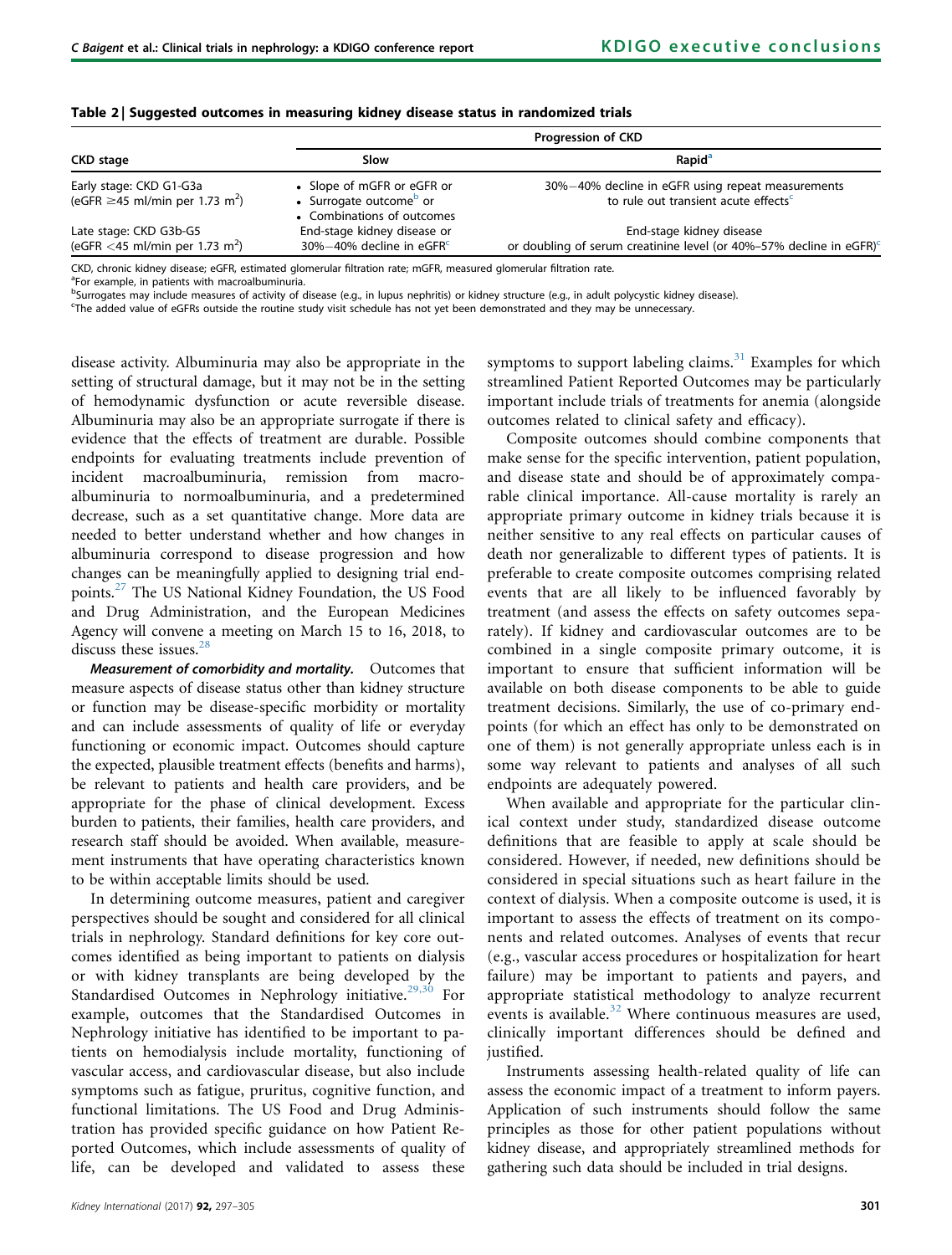# Optimizing trial conduct

Increasing the number of large, important, and relevant clinical trials will require a culture shift within the nephrology community. A multipronged approach is required to improve study conduct and help all stakeholders to better understand the ways in which high-quality clinical trials improve patient care. One practical solution for streamlining the conduct of trials is integrating research processes and procedures into routine care (as has been done so successfully in oncology, diabetes, and cardiology<sup>33</sup>), and success in this depends on improved community awareness.

Inefficiencies in clinical trial conduct jeopardize the ability to address important clinical questions and are a disservice to trial participants. Table 3 lists potential strategies to improve the efficiency and effectiveness of clinical trials in nephrology and in other disciplines. Such strategies would be expected to enhance the rights of participants (e.g., by ensuring that consent procedures provide information in an accessible form) as well as their safety and well-being (e.g., by minimizing the requirements for study visits and invasive tests or by more effective methods of pharmacovigilance). This work builds on the Quality by Design approaches developed by the Clinical Trials Transformation Initiative.<sup>[34,35](#page-7-0)</sup>

Recruitment. Increasing participation in clinical trials is a major goal and requires a range of strategies (Table 4). Patients and clinicians should be made aware of the value of research participation and the importance of randomization. This could be done through education via videos, webinars, targeted advertising strategies, or peer group discussions. Educational efforts, both formal and informal, need to be dedicated, consistent, and constant. Patient advocacy groups for rare diseases have been successful at engaging patients and providers about the meaning and value of research and are a potential resource for ideas and collaboration.

Processes for informing patients and health care team members about specific clinical trials should be systemically embedded in health care communities. At individual centers, repositories of current and planned studies should be accessible via various internet portals, and information about studies should be displayed in the waiting areas and offices of

# Table 3 | Strategies for minimizing issues that have a meaningful impact on the rights, safety, and well-being of trial participants or on the reliability of the trial conclusions (which will influence the care of future patients)

- 1. Facilitating efficient and rapid recruitment
- 2. Streamlining the process of high-quality data collection (by assessing a limited number of critical data elements)
- 3. Maximizing adherence to study treatment and minimizing loss to follow-up
- 4. Improving the efficiency and appropriateness of trial monitoring (including using risk-based central statistical processes)
- 5. Rationalizing safety monitoring and pharmacovigilance activity (with more focus on the review of randomized comparisons of aggregated data by the unblinded Data and Safety Monitoring Boards)
- 6. Tailoring adjudication methods to focus on those events in which adjudication may materially influence interpretation of the results

# Table 4 | Strategies to improve recruitment into kidney disease trials

#### Education

- Demonstrate to the kidney health community the value of research participation using visual media (i.e., social media, charity/patient advocacy group websites, webinars) and peer group discussion
- Provide nephrologists with examples of the importance of uncertainty
- Develop annual kidney clinical trials education for the community (providers and patients)
	- Improve knowledge of the principles of clinical trial design and conduct
	- Identify global and local barriers to conducting quality trials
	- Share successes/tools
- <sup>C</sup> Increase trial awareness through local advertising and patient advocacy groups

• Develop systems for peer review of protocols for new trialists Improve information on potential trials

- $\bullet$  Within individual health care systems and clinic settings:
	- Create a readily accessible repository of current and planned trials
	- Create or use existing electronic health care records or registries to
- identify eligible patients (particularly for rare diseases) Improve trial infrastructure

 $\bullet$  Widen the type of health care services participating in trials Incentivize trial participation

- $\bullet$  Acknowledge clinical research activities (e.g., using continuing medical education credits, "awards")
- Nationally audit trial participation as a marker of quality of care • Payers to reward randomization

Make randomization easy

- Simplify consent procedures
- $\bullet$  Integrate trial systems into the electronic systems used in routine practice
- Cross-collaborate with other specialties

• Develop trials with diabetologists, cardiologists, and other specialists

medical facilities. For recruiting into specific trials, it may be helpful to institute a process of "prescreening" whereby research coordinators develop lists of potentially eligible patients and, where permissible, provide those patients with information about the trial and "preconsent" them. This then enables recruitment to proceed rapidly once the trial receives full ethical and regulatory approval (and also helps to identify sites that will not have sufficient patients to contribute). Electronic health records may provide an opportunity to identify large numbers of potential participants who may be eligible and should be invited. Widespread invitation ensures that patients are empowered to decide whether they want to participate in a trial rather than waiting for their doctor to hand-select them.

Research champions within countries and regions should be recognized and identifiable. Clinical research organizations, academic research organizations, and networks of trialists should be encouraged to share information about the enrollment performance of individual study sites. This could speed completion of enrollment and reduce wasting of resources on poor performing sites. Excellence in research should also be recognized by national audits and by payers, with rewards given both for randomization and success in achieving quality data and completeness of follow-up.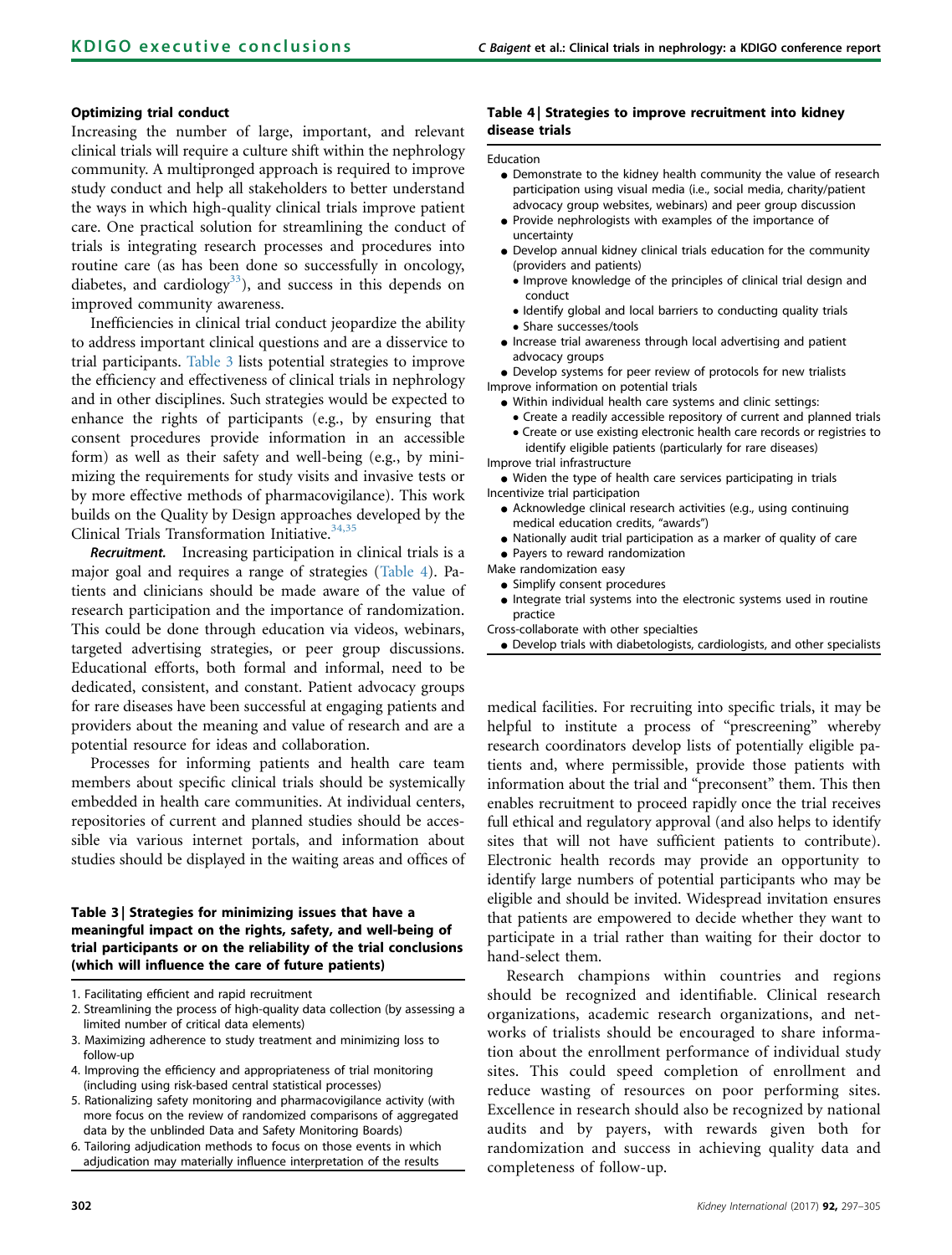Data collection. The amount and type of data collected in a clinical trial affect the ability to recruit patients, follow their progress, and complete the trial. Inefficiencies in data collection increase trial costs, labor, and burden of participation (for both participants and the research team). To date, trials in patients with kidney disease have tended to collect too many data fields, most of which do not contribute to answering the main clinical question and lead to unnecessary complexity and difficulty in recruiting. $34,35$  Researchers should identify small core datasets required for each study, minimize the frequency of measurements, and simplify the collection of data. The specific processes developed for an individual study will vary depending on the study's purpose, type of intervention, available resources, and stage of development.

Well-established national dialysis and transplant registries in many countries provide an opportunity to streamline data collection in trials. Focused kidney-specific templates that use consistent terminology, definitions, and sets of variables could be of value if these templates were integrated into registries or electronic health records.

Depending on the circumstances, expensive central laboratory analyses may not be essential where an outcome is a measure of difference in a biomarker between randomized arms. Variation in calibration for a biomarker between laboratories has little impact on the magnitude of differences between randomized groups. For example, in the SHARP trial, analyses of differences in routine plasma (or serum) creatinine measured every 6 months at local hospital laboratories allowed low-cost, but reliable, assessment of the effects of ezetimibe/simvastatin on the progression of  $CKD$ .<sup>[14](#page-7-0)</sup> When using local laboratories, however, it is important to know their reporting units, reference ranges, and analytic methods to ensure that summary analyses are meaningful.

There is increasing evidence that verification of clinical outcome data (usually referred to as outcome adjudication) may have little effect on the relative risk reductions reported by trials and that this process could also be streamlined in certain situations.<sup>[36](#page-7-0)</sup>

Maximizing adherence to treatment and follow-up procedures. Approaches such as using "run-in" periods to identify patients who are unlikely to adhere to study treatment and/or attend clinics, $17$  minimizing unnecessary data collection, limiting excessive numbers of study visits (perhaps by arranging follow-up by telephone or electronic health records where possible), and expediting in-person visits (e.g., by avoiding lengthy waits in the hospital pharmacy) may all help maintain adherence and follow-up [\(Table 1\)](#page-2-0). Adherence should be monitored centrally, and each study treatment "dropout" should prompt investigation into the reason and discussion as to whether study treatment can be restarted.

In clinical studies, the term withdrawal of consent is problematic because of its lack of specificity and because it is frequently confused with a participant's wish to stop study treatment or not undergo a certain trial procedure. Specific levels of withdrawal from the protocol-specified follow-up, which range from a patient not attending clinic visits but perhaps agreeing to clinical note review to an absolute withdrawal with no further data being provided, should be embedded in case report forms. To better capture follow-up data for patients who are no longer participating in a study, patients could be asked to agree that electronic health records can be accessed. This would allow for capturing information about their outcomes, adverse events, and concomitant medications during and after study participation.<sup>[37](#page-7-0)</sup> Engaging general practitioners and primary care providers could also help in establishing streamlined methods for complete study participant follow-up.

Trial monitoring. Trial monitoring can be timeconsuming and resource intensive, and therefore simplifying these processes can have a profound impact on reducing the burden of the trial conduct. When using direct electronic data entry, processes for trial monitoring and source data verifi-cation can become much more efficient.<sup>[38](#page-7-0)</sup> For example, riskbased approaches to monitoring (focusing on those data that are critical to trial quality) and central statistical monitoring (using study data to identify unusual patterns of performance) can reduce and prioritize site visits.

Safety reporting should be tailored for each trial protocol. In early phase development, rigorous detailed adverse event ascertainment is necessary, but this level of event recording may not be necessary when the safety profile of a treatment is well-known. During protocol development, regulators such as the US Food and Drug Administration and European Medicines Agency can advise on which specific adverse events need to be collected and which do not. Regulators can also advise on the level of information that needs to be collected. Clinical narratives are burdensome, may reduce trial participation, and should be focused only on those serious adverse events where such data may be informative, such as suspected un-expected serious adverse reactions.<sup>[39](#page-7-0)</sup> Reliable review of safety during a trial is best achieved by examining randomized comparisons of aggregated data by the unblinded Data and Safety Monitoring Boards.

#### Conclusions

The lack of adequately powered randomized trials in nephrology has led to a problematic imbalance between the clinical need of patients with kidney disease and the amount of reliable evidence to inform practice. This KDIGO conference highlighted some of the key challenges faced by those trying to perform large trials. These include a lack of uncertainty among nephrologists who have often adopted treatments before adequate evidence of efficacy or safety is available, smaller treatment effects than were predicted from effects on surrogate biomarkers, inappropriate selection of outcomes including those with little relevance to patients or unlikely to be affected by treatment (e.g., all-cause mortality), difficulty in identifying large numbers of eligible patients, high levels of nonadherence to study treatment by overburdened patients, and overcomplicated trial conduct ([Table 1\)](#page-2-0). Adoption of the approaches outlined in this report has the potential to dramatically improve the quality of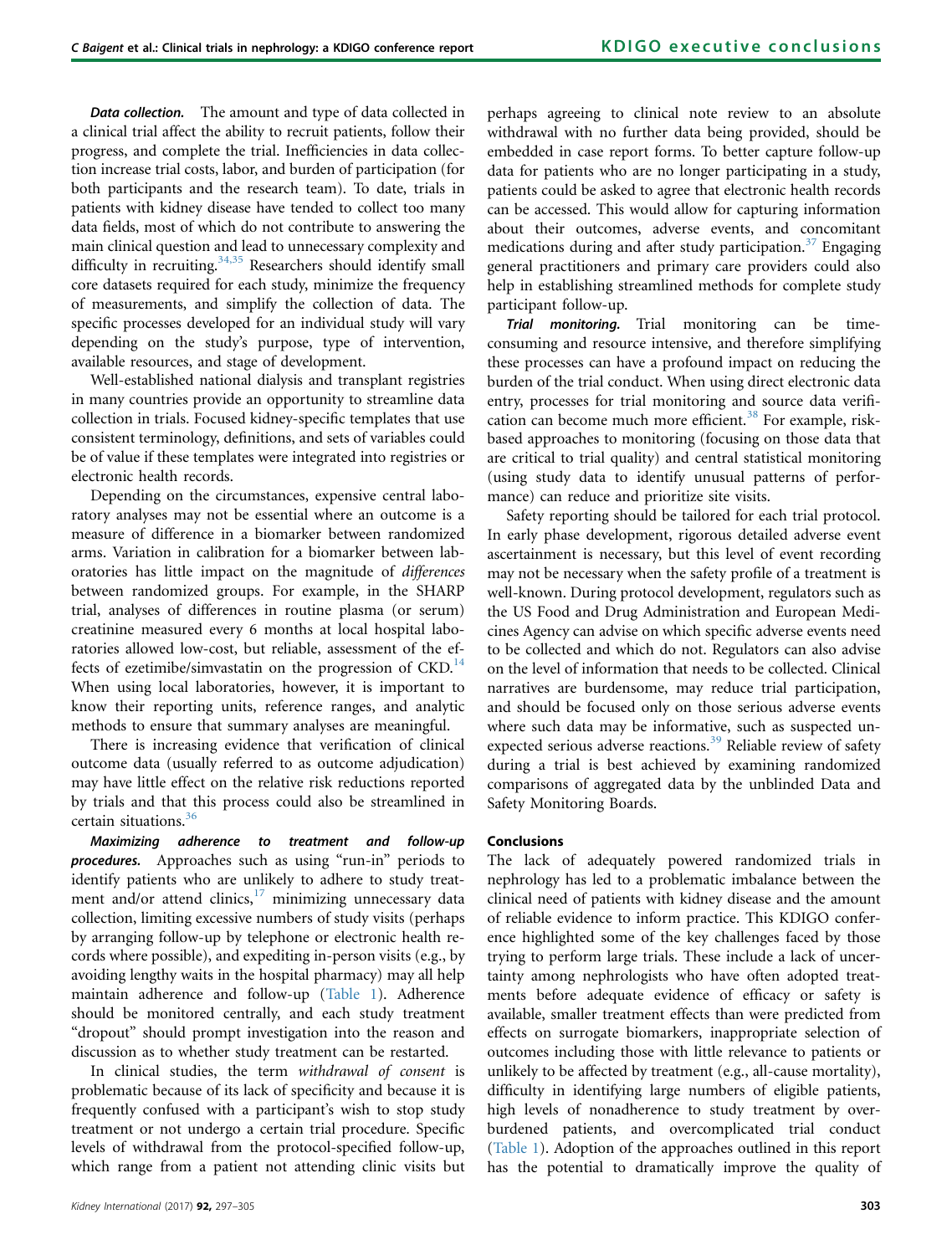<span id="page-7-0"></span>clinical trials in nephrology and substantially enhance the evidence base for the safe and effective treatment of patients with kidney disease.

#### **DISCLOSURE**

This conference was sponsored by KDIGO and was in part supported by unrestricted educational grants from Abbvie, Achillion, Akebia Therapeutics, Alexion, Amgen, AstraZeneca, Bayer HealthCare, Fresenius Medical Care, KBP Biosciences, Keryx Biopharmaceuticals, Merck, Omeros, Relypsa, Roche, and Vifor Fresenius Medical Care – Renal Pharma.

## ACKNOWLEDGMENTS

We thank all the attendees for their contributions to the Conference discussions and Jennifer King and Michael Cheung for their support in developing the manuscript.

#### REFERENCES

- 1. [Eckardt KU, Coresh J, Devuyst O, et al. Evolving importance of kidney](http://refhub.elsevier.com/S0085-2538(17)30311-3/sref1) [disease: from subspecialty to global health burden.](http://refhub.elsevier.com/S0085-2538(17)30311-3/sref1) Lancet. 2013;382: 158–[169.](http://refhub.elsevier.com/S0085-2538(17)30311-3/sref1)
- 2. National Kidney Foundation. Global Facts: About Kidney Disease. Available at: [https://www.kidney.org/kidneydisease/global-facts-about](https://www.kidney.org/kidneydisease/global-facts-about-kidney-disease)[kidney-disease.](https://www.kidney.org/kidneydisease/global-facts-about-kidney-disease) Accessed February 6, 2017.
- 3. [Collins AJ, Foley RN, Herzog C, et al. US Renal Data System 2012 Annual](http://refhub.elsevier.com/S0085-2538(17)30311-3/sref3) Data Report. Am J Kidney Dis[. 2013;61\(suppl 1\):A7. e1](http://refhub.elsevier.com/S0085-2538(17)30311-3/sref3)-e476.
- 4. [Kerr M, Bray B, Medcalf J, et al. Estimating the](http://refhub.elsevier.com/S0085-2538(17)30311-3/sref4) financial cost of chronic [kidney disease to the NHS in England.](http://refhub.elsevier.com/S0085-2538(17)30311-3/sref4) Nephrol Dial Transplant. [2012;27\(suppl 3\):iii73](http://refhub.elsevier.com/S0085-2538(17)30311-3/sref4)–iii80.
- 5. [Global Burden of Diseases 2013 Mortality and Causes of Death](http://refhub.elsevier.com/S0085-2538(17)30311-3/sref5) [Collaboration. Global, regional, and national age-sex speci](http://refhub.elsevier.com/S0085-2538(17)30311-3/sref5)fic all-cause and cause-specifi[c mortality for 240 causes of death, 1990-2013: a](http://refhub.elsevier.com/S0085-2538(17)30311-3/sref5) [systematic analysis for the Global Burden of Disease Study 2013.](http://refhub.elsevier.com/S0085-2538(17)30311-3/sref5) Lancet. [2015;385:117](http://refhub.elsevier.com/S0085-2538(17)30311-3/sref5)–171.
- 6. [Alegre-Diaz J, Herrington W, Lopez-Cervantes M, et al. Diabetes and cause](http://refhub.elsevier.com/S0085-2538(17)30311-3/sref6)specifi[c mortality in Mexico City.](http://refhub.elsevier.com/S0085-2538(17)30311-3/sref6) N Engl J Med. 2016;375:1961–1971.
- 7. [Bellomo R, Kellum JA, Ronco C. Acute kidney injury.](http://refhub.elsevier.com/S0085-2538(17)30311-3/sref7) Lancet. 2012;380: 756–[766.](http://refhub.elsevier.com/S0085-2538(17)30311-3/sref7)
- 8. [Kellum JA, Ronco C, Bellomo R. Acute kidney disease and the community.](http://refhub.elsevier.com/S0085-2538(17)30311-3/sref8) Lancet[. 2016;387:1974](http://refhub.elsevier.com/S0085-2538(17)30311-3/sref8)–1976.
- 9. [Romero V, Akpinar H, Assimos DG. Kidney stones: a global picture of](http://refhub.elsevier.com/S0085-2538(17)30311-3/sref9) [prevalence, incidence, and associated risk factors.](http://refhub.elsevier.com/S0085-2538(17)30311-3/sref9) Rev Urol. 2010;12:e86–e96.
- [Inrig JK, Califf RM, Tasneem A, et al. The landscape of clinical trials in](http://refhub.elsevier.com/S0085-2538(17)30311-3/sref10) [nephrology: a systematic review of Clinicaltrials.gov.](http://refhub.elsevier.com/S0085-2538(17)30311-3/sref10) Am J Kidney Dis. [2014;63:771](http://refhub.elsevier.com/S0085-2538(17)30311-3/sref10)–780.
- 11. [Nabel EG, Braunwald E. A tale of coronary artery disease and myocardial](http://refhub.elsevier.com/S0085-2538(17)30311-3/sref11) infarction. N Engl J Med[. 2012;366:54](http://refhub.elsevier.com/S0085-2538(17)30311-3/sref11)–63.
- 12. [Collins R, MacMahon S. Reliable assessment of the effects of treatment on](http://refhub.elsevier.com/S0085-2538(17)30311-3/sref12) [mortality and major morbidity, I: clinical trials.](http://refhub.elsevier.com/S0085-2538(17)30311-3/sref12) Lancet. 2001;357:373–380.
- 13. [Haynes R, Landray MJ, Herrington WG, Baigent C. Clinical trials: why and](http://refhub.elsevier.com/S0085-2538(17)30311-3/sref13) [how in nephrology. In: Turner N, Lamiere N, Goldsmith DJ, Winearls CG,](http://refhub.elsevier.com/S0085-2538(17)30311-3/sref13) Hemmelfarb J, Remuzzi G, eds. [Oxford Textbook of Clinical Nephrology](http://refhub.elsevier.com/S0085-2538(17)30311-3/sref13). [New York, NY: Oxford University Press; 2015, vol. 1:161](http://refhub.elsevier.com/S0085-2538(17)30311-3/sref13)–167.
- 14. [Baigent C, Landray MJ, Reith C, et al. The effects of lowering LDL](http://refhub.elsevier.com/S0085-2538(17)30311-3/sref14) [cholesterol with simvastatin plus ezetimibe in patients with chronic](http://refhub.elsevier.com/S0085-2538(17)30311-3/sref14) [kidney disease \(Study of Heart and Renal Protection\): a randomised](http://refhub.elsevier.com/S0085-2538(17)30311-3/sref14) [placebo-controlled trial.](http://refhub.elsevier.com/S0085-2538(17)30311-3/sref14) Lancet. 2011;377:2181–2192.
- 15. [Chertow GM, Block GA, Correa-Rotter R, et al. Effect of cinacalcet on](http://refhub.elsevier.com/S0085-2538(17)30311-3/sref15) [cardiovascular disease in patients undergoing dialysis.](http://refhub.elsevier.com/S0085-2538(17)30311-3/sref15) N Engl J Med. [2012;367:2482](http://refhub.elsevier.com/S0085-2538(17)30311-3/sref15)–2494.
- 16. [Parfrey PS, Block GA, Correa-Rotter R, et al. Lessons Learned from](http://refhub.elsevier.com/S0085-2538(17)30311-3/sref16) [EVOLVE for Planning of Future Randomized Trials in Patients on Dialysis.](http://refhub.elsevier.com/S0085-2538(17)30311-3/sref16) [Clin J Am Soc Nephrol](http://refhub.elsevier.com/S0085-2538(17)30311-3/sref16). 2016;11:539–546.
- 17. [Lang JM, Buring JE, Rosner B, et al. Estimating the effect of the run-in on](http://refhub.elsevier.com/S0085-2538(17)30311-3/sref17) [the power of the Physicians](http://refhub.elsevier.com/S0085-2538(17)30311-3/sref17)' Health Study. Stat Med. 1991;10:1585–1593.
- 18. [Egger M, Smith GD. Misleading meta-analysis.](http://refhub.elsevier.com/S0085-2538(17)30311-3/sref18) BMJ. 1995;311:753–754.
- 19. [Moxey-Mims MM, Flessner MF, Holzman L, et al. Glomerular diseases:](http://refhub.elsevier.com/S0085-2538(17)30311-3/sref19) [registries and clinical trials.](http://refhub.elsevier.com/S0085-2538(17)30311-3/sref19) Clin J Am Soc Nephrol. 2016;11:2234–2243.
- 20. [Pocock SJ, Stone GW. The primary outcome fails what next?](http://refhub.elsevier.com/S0085-2538(17)30311-3/sref20) N Engl J Med[. 2016;375:861](http://refhub.elsevier.com/S0085-2538(17)30311-3/sref20)–870.
- 21. [Coresh J, Turin TC, Matsushita K, et al. Decline in estimated glomerular](http://refhub.elsevier.com/S0085-2538(17)30311-3/sref21) fi[ltration rate and subsequent risk of end-stage renal disease and](http://refhub.elsevier.com/S0085-2538(17)30311-3/sref21) mortality. JAMA[. 2014;311:2518](http://refhub.elsevier.com/S0085-2538(17)30311-3/sref21)–2531.
- 22. [Torres VE, Chapman AB, Devuyst O, et al. Tolvaptan in patients with](http://refhub.elsevier.com/S0085-2538(17)30311-3/sref22) [autosomal dominant polycystic kidney disease.](http://refhub.elsevier.com/S0085-2538(17)30311-3/sref22) N Engl J Med. 2012;367: 2407–[2418.](http://refhub.elsevier.com/S0085-2538(17)30311-3/sref22)
- 23. U.S. Food and Drug Administration. Guidance for Industry: Qualification of Biomarker: Total Kidney Volume in Studies for Treatment of Autosomal Dominant Polycystic Kidney Disease, 2016. Available at: <https://www.fda.gov/downloads/Drugs/Guidances/UCM458483.pdf>. Accessed June 16, 2017.
- 24. [Levey AS, Inker LA, Matsushita K, et al. GFR decline as an end point for](http://refhub.elsevier.com/S0085-2538(17)30311-3/sref24) clinical trials in CKD: a scientifi[c workshop sponsored by the National](http://refhub.elsevier.com/S0085-2538(17)30311-3/sref24) [Kidney Foundation and the US Food and Drug Administration.](http://refhub.elsevier.com/S0085-2538(17)30311-3/sref24) Am J Kidney Dis[. 2014;64:821](http://refhub.elsevier.com/S0085-2538(17)30311-3/sref24)–835.
- 25. European Medicine Agency. Reflection paper on extrapolation of efficacy and safety in paediatric medicine development. Available at: [http://www.ema.europa.eu/docs/en\\_GB/document\\_library/Regulatory\\_](http://www.ema.europa.eu/docs/en_GB/document_library/Regulatory_and_procedural_guideline/2016/04/WC500204187.pdf) [and\\_procedural\\_guideline/2016/04/WC500204187.pdf](http://www.ema.europa.eu/docs/en_GB/document_library/Regulatory_and_procedural_guideline/2016/04/WC500204187.pdf). Accessed January 25, 2017.
- 26. [Thompson A. Proteinuria as a surrogate end point](http://refhub.elsevier.com/S0085-2538(17)30311-3/sref26)–more data are needed. [Nat Rev Nephrol](http://refhub.elsevier.com/S0085-2538(17)30311-3/sref26). 2012;8:306–309.
- 27. [Heerspink HJ, Kropelin TF, Hoekman J, et al. Reducing albuminuria as](http://refhub.elsevier.com/S0085-2538(17)30311-3/sref27) [surrogate endpoint C. Drug-induced reduction in albuminuria is](http://refhub.elsevier.com/S0085-2538(17)30311-3/sref27) [associated with subsequent renoprotection: a meta-analysis.](http://refhub.elsevier.com/S0085-2538(17)30311-3/sref27) J Am Soc Nephrol[. 2015;26:2055](http://refhub.elsevier.com/S0085-2538(17)30311-3/sref27)–2064.
- 28. NKF-FDA-EMA Workshop. Available at: [https://www.kidney.org/CKDEnd](https://www.kidney.org/CKDEndpoints) [points.](https://www.kidney.org/CKDEndpoints) Accessed March 5, 2017.
- 29. Standardised Outcomes in Nephrology (SONG). Available at: [http://](http://songinitiative.org/) [songinitiative.org/.](http://songinitiative.org/) Accessed January 25, 2017.
- 30. Standardised Outcomes in Nephrology-HD Consensus Workshop. Available at: [http://songinitiative.org/about-us/song-hd/.](http://songinitiative.org/about-us/song-hd/) Accessed September 10, 2016.
- 31. U.S. Food and Drugs Administration. Guidance for Industry: Patient-Reported Outcomes Measures: Use in Medical Product Development to Support Labeling Claims. Available at: [www.fda.gov/downloads/drugs/](http://www.fda.gov/downloads/drugs/guidances/ucm193282.pdf) [guidances/ucm193282.pdf.](http://www.fda.gov/downloads/drugs/guidances/ucm193282.pdf) Accessed January 25, 2017.
- 32. [Rogers JK, Yaroshinsky A, Pocock SJ, et al. Analysis of recurrent events](http://refhub.elsevier.com/S0085-2538(17)30311-3/sref32) [with an associated informative dropout time: application of the joint](http://refhub.elsevier.com/S0085-2538(17)30311-3/sref32) frailty model. Stat Med[. 2016;35:2195](http://refhub.elsevier.com/S0085-2538(17)30311-3/sref32)–2205.
- 33. [Frobert O, Lagerqvist B, Olivecrona GK, et al. Thrombus aspiration during ST](http://refhub.elsevier.com/S0085-2538(17)30311-3/sref33)[segment elevation myocardial infarction.](http://refhub.elsevier.com/S0085-2538(17)30311-3/sref33) N Engl J Med. 2013;369:1587–1597.
- 34. Clinical Trial Transformation Initiative (CTTI). QBD (Quality by Design) Toolkit. Available at: <https://www.ctti-clinicaltrials.org/toolkit/qbd>. Accessed January 25, 2017.
- 35. Meeker-O'[Connell A, Glessner C, Behm M, et al. Enhancing clinical](http://refhub.elsevier.com/S0085-2538(17)30311-3/sref35) [evidence by proactively building quality into clinical trials.](http://refhub.elsevier.com/S0085-2538(17)30311-3/sref35) Clin Trials. [2016;13:439](http://refhub.elsevier.com/S0085-2538(17)30311-3/sref35)–444.
- 36. [Ndounga Diakou LA, Trinquart L, Hrobjartsson A, et al. Comparison of](http://refhub.elsevier.com/S0085-2538(17)30311-3/sref36) [central adjudication of outcomes and onsite outcome assessment on](http://refhub.elsevier.com/S0085-2538(17)30311-3/sref36) treatment effect estimates. [Cochrane Database Syst Rev](http://refhub.elsevier.com/S0085-2538(17)30311-3/sref36). 2016 Mar 10;3: [MR000043](http://refhub.elsevier.com/S0085-2538(17)30311-3/sref36).
- 37. [Hlatky MA, Ray RM, Burwen DR, et al. Use of Medicare data to identify](http://refhub.elsevier.com/S0085-2538(17)30311-3/sref37) [coronary heart disease outcomes in the Women](http://refhub.elsevier.com/S0085-2538(17)30311-3/sref37)'s Health Initiative. Circ [Cardiovasc Qual Outcomes](http://refhub.elsevier.com/S0085-2538(17)30311-3/sref37). 2014;7:157–162.
- 38. [Pogue JM, Devereaux PJ, Thorlund K, Yusuf S. Central statistical](http://refhub.elsevier.com/S0085-2538(17)30311-3/sref38) [monitoring: detecting fraud in clinical trials.](http://refhub.elsevier.com/S0085-2538(17)30311-3/sref38) Clin Trials. 2013;10:225–235.
- 39. [Landray MJ, Bax JJ, Alliot L, et al. Improving public health by improving](http://refhub.elsevier.com/S0085-2538(17)30311-3/sref39) [clinical trial guidelines and their application.](http://refhub.elsevier.com/S0085-2538(17)30311-3/sref39) Eur Heart J. 2017;38:1632–1637.

## APPENDIX

#### Other conference participants

Ali Abu-Alfa, Lebanon; Patrick Archdeacon, United States; Geoffrey A. Block, United States; Fergus J. Caskey, United Kingdom; Alfred K. Cheung, United States; Bruce Cooper, Australia; Jonathan C. Craig, Australia; Laura M. Dember, United States; Garabed Eknoyan, United States; Ron T. Gansevoort, The Netherlands; John S. Gill, Canada; Barbara Gillespie, United States; Tom Greene, United States; David C. Harris, Australia; Richard Haynes, United Kingdom; Brenda R. Hemmelgarn, Canada; Charles A. Herzog, United States; Thomas F. Hiemstra, United Kingdom; Lesley A. Inker, United States; Meg J.